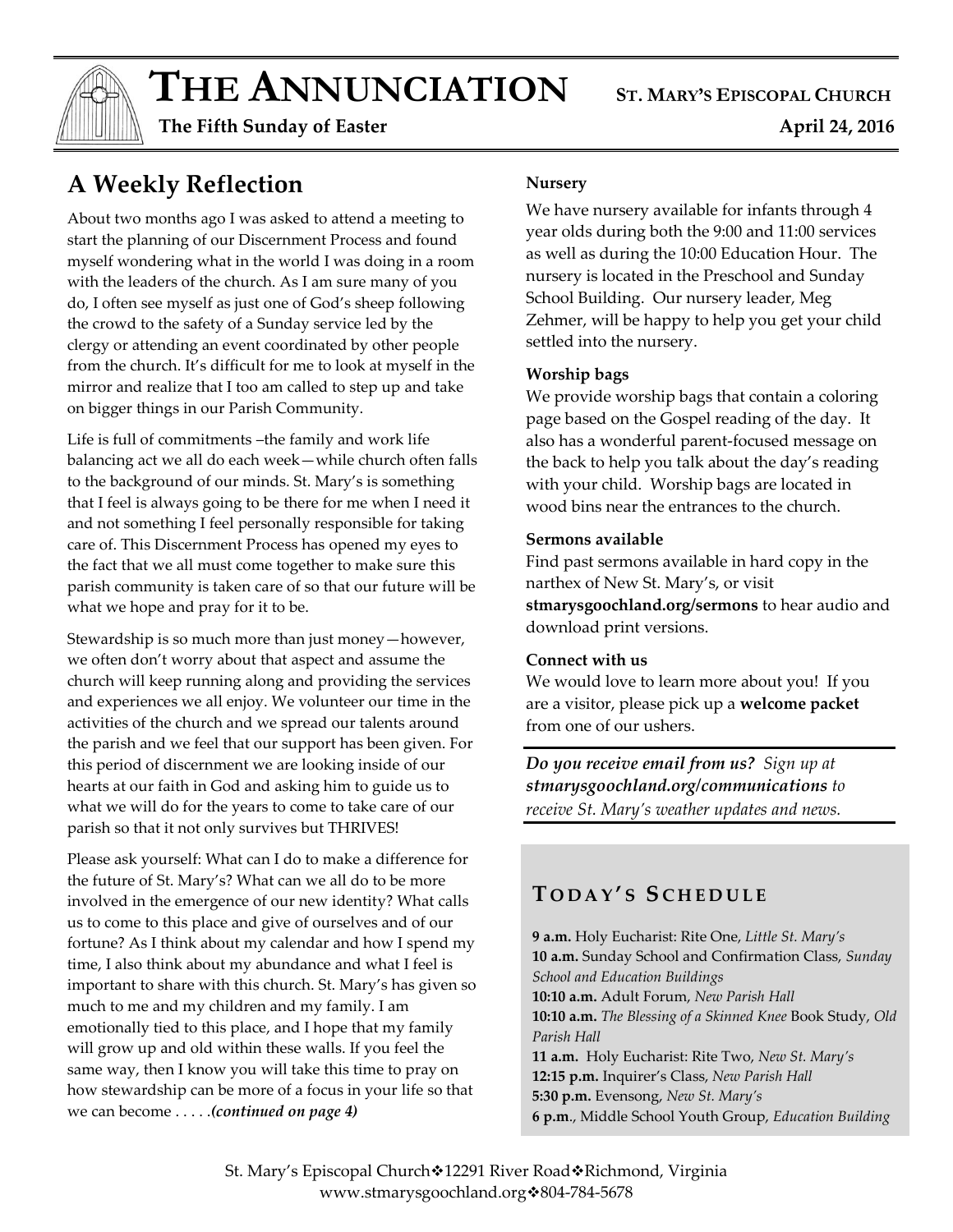**WELCOME!** Whether it is your first Sunday at St. Mary's, or your four hundred and first, we're glad that you're with us. Please feel free to introduce yourself to an usher or a clergy member and consider filling out an information form. We invite you to join us on future **Sundays** at 9 or 11 a.m. for Eucharist and Morning Prayer, on Wednesdays for **Noonday** or **Evening Prayer** at 12 p.m. and 5:45 p.m. in beautiful and quaint Little St. Mary's, for a **class** or **Bible study**, or for many of our other **fellowship** and **outreach** offerings. **Little St. Mary's** is also **open every day** between 8:30 a.m. and 4:30 p.m. and available to you for prayer and reflection. See the back page to get a sense of what we have going on around St. Mary's.

### **WHERE IS GOD CALLING ST. MARY'S?**

Upon the announcement last summer of John Miller's retirement as Rector of St. Mary's, the Vestry called for a period of discernment and self-study during the transition from John's leadership. In consultation with our Diocese, that **period of prayerful discerning** has begun—appropriately, during the Easter season, which seems a natural time for reflection, introspection and clarification of our mission and purpose to determine "Where is God calling St. Mary's?" At the request of the Vestry, Parishioner Tim O'Shea is organizing and leading the discernment process, which is divided into five focus areas: **Fellowship, Outreach, Spiritual Formation and Education, Stewardship, and Worship**, each with a committee that will seek input from all interested parishioners. Priest Associate Bob Hetherington serves as chaplain to the discernment process. Our hope is to clearly hear God's voice, enabling us to reestablish the mission and short-term priorities of the church, and ultimately to provide the basis to consider and call our permanent rector. For comments, information, and questions, email *[discernment@stmarysgoochland.org](mailto:discernment@stmarysgoochland.org)*.

Scheduled meetings of the committees are listed on the calendar. The committees consist of the following parishioners. Please feel free to contact any of them:

**Fellowship**: Chair: Kristie Inge**,** Andy Howlett, Katie Howlett, Margaret Lundvall, Caroline Moomaw, Duane Ragsdale, Frances White, Vestry representative: Bruin Richardson, clergy/staff representative: Emily Rowell Brown; **Outreach:**  Chair: Marshall Bowden, Wallace Inge, Richard Lundvall, Margaret Mickel, Liz Rider, Jen Wilkins, Vestry representatives: Tracey Ragsdale and Charmaine Trice, clergy/staff representative: Bob Hetherington; **Spiritual Formation and Education:** Co-Chairs: Mary Lou Bean and Owen Conway, Chris Cotropia, Betty Johannessen, Cabell Jones, Doug Monroe, Sydna Street, Marilynn Ware, Angelique Wilhelm, Dan Williams, Vestry representative: Brantley Holmes, clergy/staff representatives: Amelia McDaniel and Matt Rawls; **Stewardship:** Co-Chairs: Jane duFrane and Wally Stettinius, Mercer Ferguson, Eddie Goode, Wallace Inge, Tracey Ragsdale, Jane Spilman, Ben Weimer, Vestry representative: Fay Lohr, clergy/staff representative: Weezie Blanchard; **Worship:** Chair: Peggy Talman, Rebecca Johnson, Ben Lewis, Robin Lind, Burke McCormick, Susie Patton, Martha Rhodes, Sue Thompson, Kemper Wharton, Russell Wyatt, Vestry representative: Betsy Rawles, clergy/staff representatives: Weezie Blanchard, Dwight Graham.

#### **ADULTS**

**Discerning our way forward.** Come discuss and reflect on your desires for **stewardship** and **worship** at **St. Mary's** today **at the Adult Forum** at **10:10 a.m.** in the New Parish Hall with Bob Hetherington, Priest Associate and Chaplain to the parish-wide discernment process, and representatives from the Stewardship and Worship Discernment Focus Groups**.**

**Episco-who?** Join Interim Rector Weezie Blanchard and Associate Rector Emily Rowell Brown for the latter half of a foursession **Inquirers Class** on the basics of Christianity and the richness of the Anglican tradition. Today we will consider **what Episcopalians think of the sacraments and scriptures**. The class will meet on **today** and next Sunday, **May 1,** following the **11 a.m. service**. Whether you desire to be confirmed in the Episcopal Church or are new to the Episcopal Church and just want to know more, this class is for you. Many long-time Episcopalians find it an interesting and helpful refresher course, as well. A light lunch will be provided, so **please RSVP** to Lori Smiley at *lsmiley@stmarysgoochland.org*.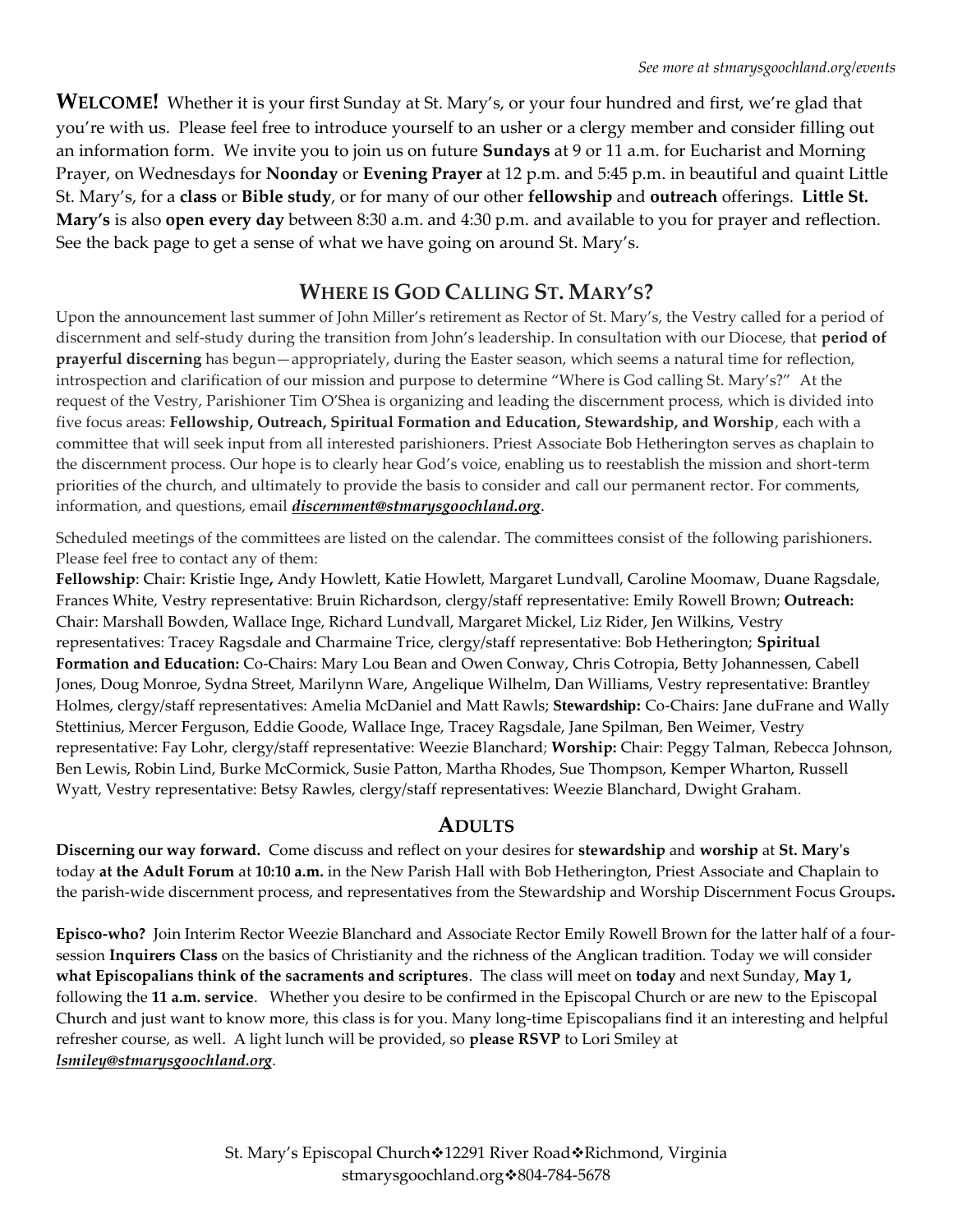## **CHILDREN, YOUTH, AND FAMILIES**

**Children and Youth Sunday, May 1 at 11:00 a.m.** We hope that you will be able to join us as we **celebrate the children**  and youth of this parish and the adults who help guide them. The rising 6<sup>th</sup> graders, graduating seniors, Children's Ministries and Youth Ministries Committees and Sunday School teachers will be recognized at this service. Our youth and children will serve as leaders in the service and Matt Rawls will deliver the sermon. Following the service there will be an **Ice Cream Social** set up for all to enjoy. Come join us for this special morning.

**Especially for parents.** We will be concluding our study of The Blessing of the Skinned Knee by Wendy Mogel this week. If you haven't had a chance to come before today, you are still welcome. There have been great discussions about the challenges of parenting in the last few weeks. We will spend part of our time discussing what new books and topics that we are interested in pursuing for the coming school year as well. Please contact Amelia McDaniel at *[amcdaniel@stmarysgoochland.org](mailto:amcdaniel@stmarysgoochland.org)* if you have ideas or suggestions about future parenting topics you are interested in.

**Come to the Table! Vacation Bible School 2016** will be held on July 11-15, 2016 from 9 a.m.-12 p.m. Mark your calendars for a great week of fun and learning for St. Mary's children ages 3 – 5 th grade. We will be exploring **feeding stories** from Scripture and learning more about the **Eucharist**. Registration will be available soon. Interested in volunteering to help with the week? Please contact Amelia McDaniel at *amcdaniel@stmarysgoochland.org.* 

#### **OUTREACH**

**Hunger hurts. You can help.** We will be collecting food to support Goochland's Hunger Awareness Week (April 24-30, 2016). Our goal is to collect **30,000 pounds of food** which will help feed our neighbors in Goochland who are hungry. **Bring in a paper bag from home** filled with canned items (meat, beans, vegetable, fruit, soup, peanut butter, and tomatoes) and dry goods (pasta, beans, rice, flour, baking mix, cereal, and toilet paper) and return it to the narthex of New St. Mary's by **May 1**. Contact Pat Hughes at *phughes316@gmail.com* with questions.

### **WORSHIP**

**It takes a village**. It takes many ages, skills, gifts, and talents to create the beautiful worship experience we enjoy at St. Mary's (fun fact: **"Liturgy"** literally means "**work of the people"**). Would you be interested in serving as a reader, usher, or chalice bearer? Or might your family be interested in bringing up the bread and wine forward for communion? Learn more about **participating** and **sign up** at **stmarysgoochland.org/serve** or by emailing Associate Rector Emily Rowell Brown at *ebrown@stmarysgoochland.org.*

**Choral Evensong tonight**. The St. Mary's Adult Choir will sing their first **Choral Evensong** service on **this evening, April 24**, at **5:30 p.m.** Set in New St. Mary's away from the noise and distractions of the world around us, Choral Evensong will offer a time of **contemplation, prayer, and music**. Please plan to join us for this new form of worship at St. Mary's.

### **ST. MARY'S EPISCOPAL SCHOOL**

**Who doesn't love a good book?** The St. Mary's Episcopal School Book Sale will be held this week, **April 25-29** from **9 a.m.-2:00 p.m**. in the gathering area outside of the New Parish Hall and kitchen. Please come and browse our selection and help support our school library!

**Accepting 2016-2017 applications.** St. Mary's Episcopal School is currently accepting applications for children **ages 2-6** for **two day, three day, four day, five day** and **Junior Kindergarten programs**. We offer a **play-based curriculum**, small intimate class sizes, and a fabulous outdoor classroom. Please call us at 784-2049 for more information and to set up your personal tour. Visit us on the web at **www.saintmarysschool.net**.

**Summer fun. Summer Enrichment Camp** will be held at St. Mary's from **June 6-10** and **June 13-17**. This camp is designed for children ages 3 to 6 and will include art, music, movement, and nature enrichment activities. For more information and to enroll in our program, call 784-2049.

> St. Mary's Episcopal Church◆12291 River Road◆Richmond, Virginia stmarysgoochland.org \*804-784-5678